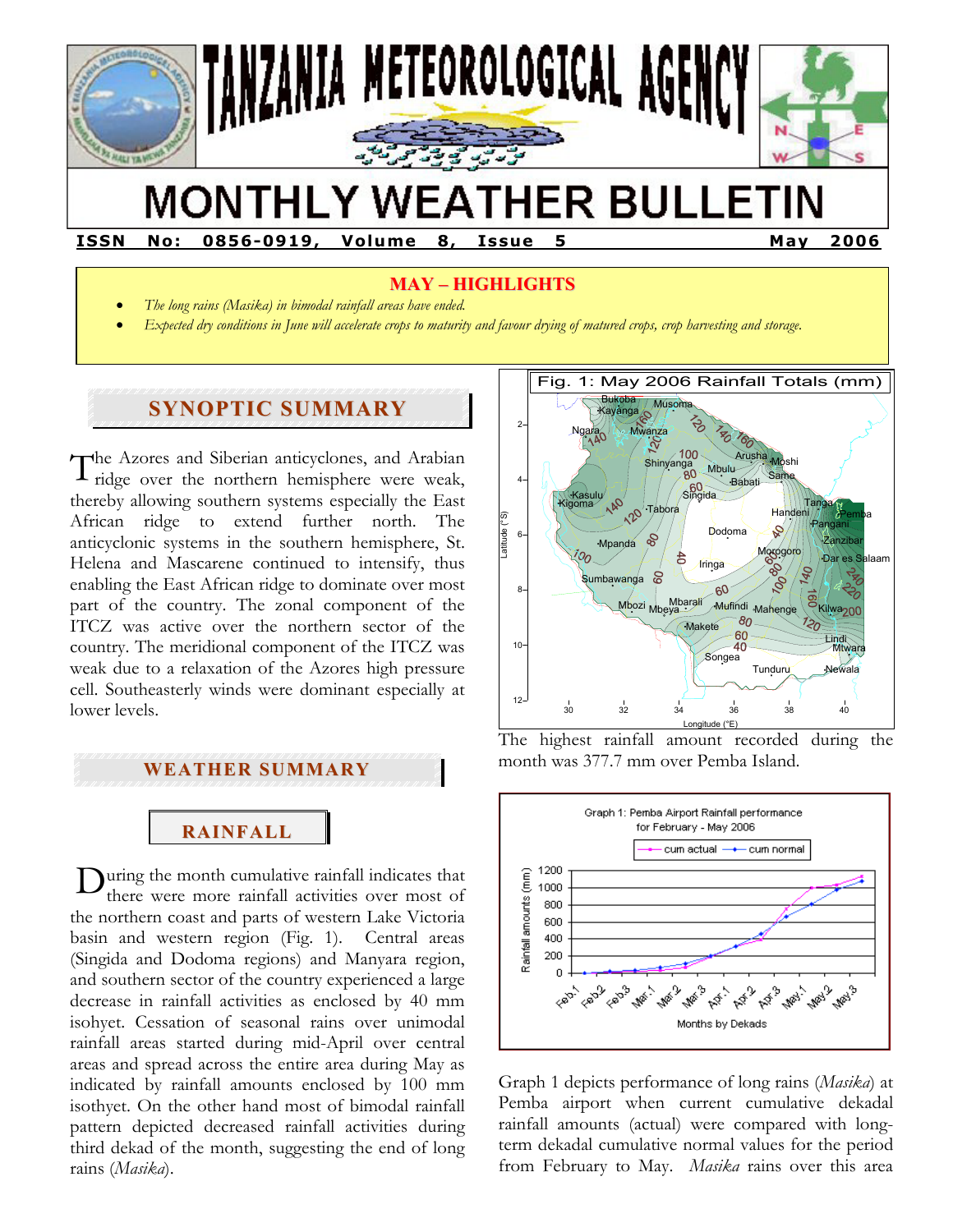and parts of the northern coast were generally above normal although belated over some areas.

#### **MEAN AIR TEMPERATURE**

Temperature conditions for the month of May were<br>expressed as mean air maximum and minimum expressed as mean air maximum and minimum temperatures as shown in Figs. 2A and 2B respectively. Observed mean maximum temperature ranged between about 24 ºC over southwestern highlands and just above 30 ºC along the coastal belt areas (Fig. 2A).



Over most of the coastal belt areas and parts of Shinyanga region, the third dekad of May depicted higher maximum temperatures than that of previous two dekads. The highest maximum temperature recorded during the period was 33.3 °C at Mtwara town in the southern coast.

The mean minimum air temperatures ranged from just below 12 ºC to slightly above 24 ºC (Fig. 2B). The highlands in the southwestern part of the country (Rukwa and Mbeya and Iringa regions) has continued experiencing cooler conditions, with Mbeya town recording the lowest mean minimum temperature of about 11.5 °C, and the observed lowest minimum temperature was 10.4 °C during the third dekad of the month. Generally, temperature conditions indicated that May was warmer than April over coastal belt areas during daytime hours, while over the southwestern highlands and parts of Arusha region cooler conditions during nights and early morning hours prevailed.



**SUNSHINE HOURS**

Figure 3, indicates spatial distribution of mean<br>sunshine hours across the country during May. sunshine hours across the country during May. Durations of mean bright sunshine hours ranged between about 5 and 9 hrs/day.



A few pocket areas, west of Lake Victoria basin, northeastern highlands and parts of Morogoro region experienced shorter durations of about half daylight hours due to predominant cloudy activities in the areas. The longest durations of about 9 hrs/day dominated mainly over central (Dodoma and Singida regions).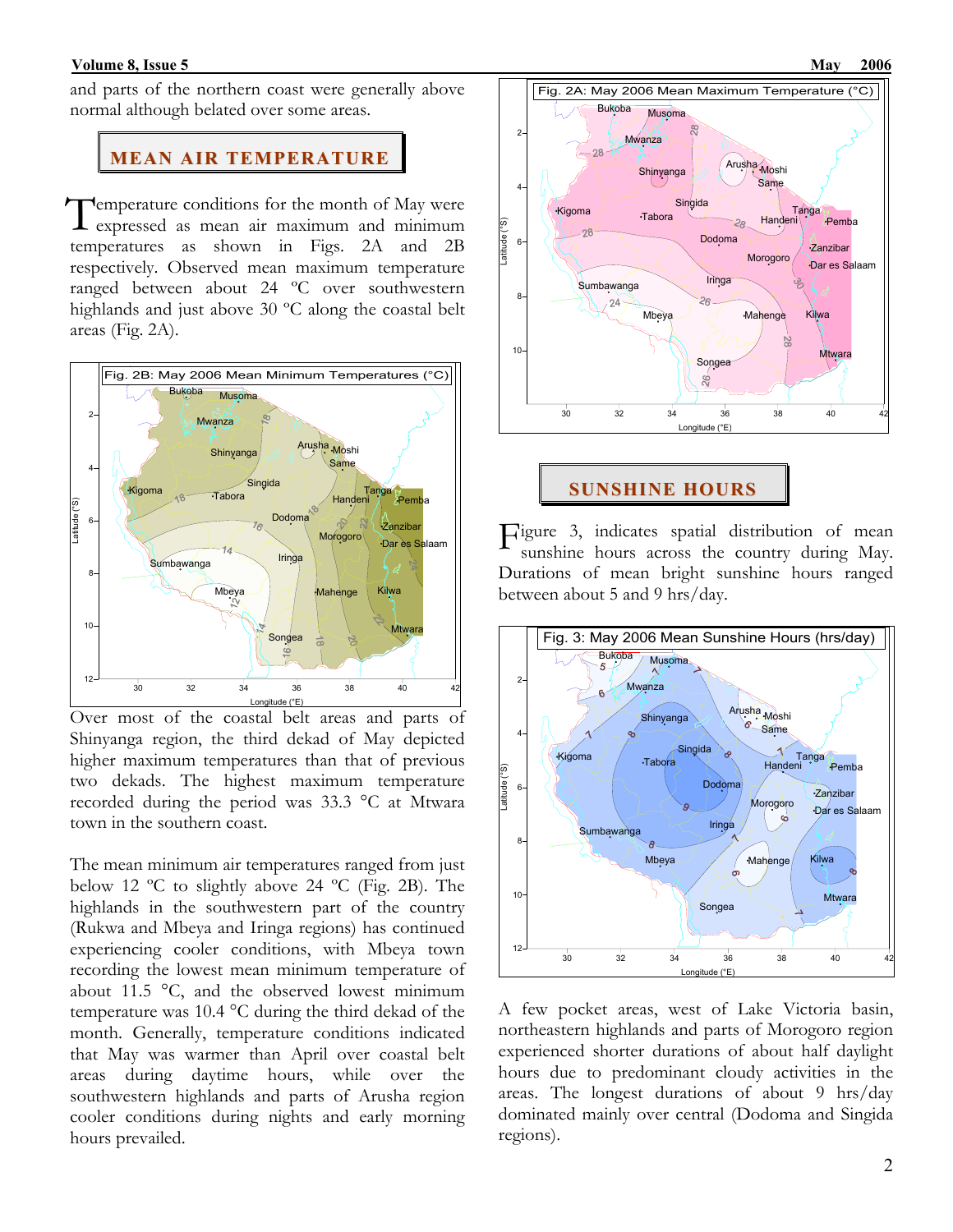# **MEAN DAILY WIND SPEED**

ean wind speed across the country ranged from  $\mathbf{M}^{\text{can wind speed across the country ranged from}}_{\text{just below 2 km/hr to just above 10 km/hr as}$ depicted in Figure 4. The core of maximum speed of about 10 km/hr was located over central areas (Dodoma region), while areas surrounding Shinyanga, Morogoro, Sumbawanga and Songea towns had calm conditions and winds of about 2 km/day strength.



The winds strengthened mainly over central regions, thereby increasing prospects of occurrences of dust devils, wind erosion and high evaporation rates.

# **SATELLITE INFORMATION**

Figure 5 depicts vegetation greenness as indicated by<br>the Spot Satellite Normalized Difference the Spot Satellite Normalized Difference Vegetation Index (SNDVI) sensor being a difference image of May second dekad from that of April dekad two. The change in vegetation cover between the states during mid May from that of mid April indicates a general decrease over southwestern highlands and central sectors of the country while areas over Ruvuma region, northeastern highlands and northern coast experienced some increase. However, most areas over southern coast, and parts of Tabora, Shinyanga and Mara regions indicate no change in the mean state of vegetation coverage and greening between mid April and mid May as indicated in Fig.5.



**AGROMETEOROLOGY**

uring the month, besides a decreasing trend in soil During the month, besides a decreasing trend in soil<br>Dmoisture levels which was observed over most areas during second and third dekads of the month, soil moisture was sufficient for crop growth and development mainly over most parts of bimodal rainfall regime where maize crop was between wax ripeness and full ripeness stages. Maize and beans crops over these areas were performing well during the period. Beans crop was reported as being in good state at full ripeness stage and harvesting was carried out over few areas of Ngara and Karagwe districts in Kagera region and Mbulu district in Manyara region during the third dekad.

Over unimodal sector including western, central, southwestern highlands and southern parts of the country, farmers have started harvesting cereals and legumes. Over southwestern highlands and southern sector (Mbeya, Iringa, Rukwa and Ruvuma regions) maize crop was in good state at full ripeness stage and harvesting of the crop has started over few areas. Over the same areas the second phase beans crop was between pod filling and full ripeness stages, in good state, while harvesting of the crop was reported over Mpanda district (Rukwa region) and parts of Ludewa district in Iringa region.

The paddy crop was performing well as observed in most areas of the country only that in some areas particularly over Coast region the late planted paddy covering the largest part of all paddy fields revealed